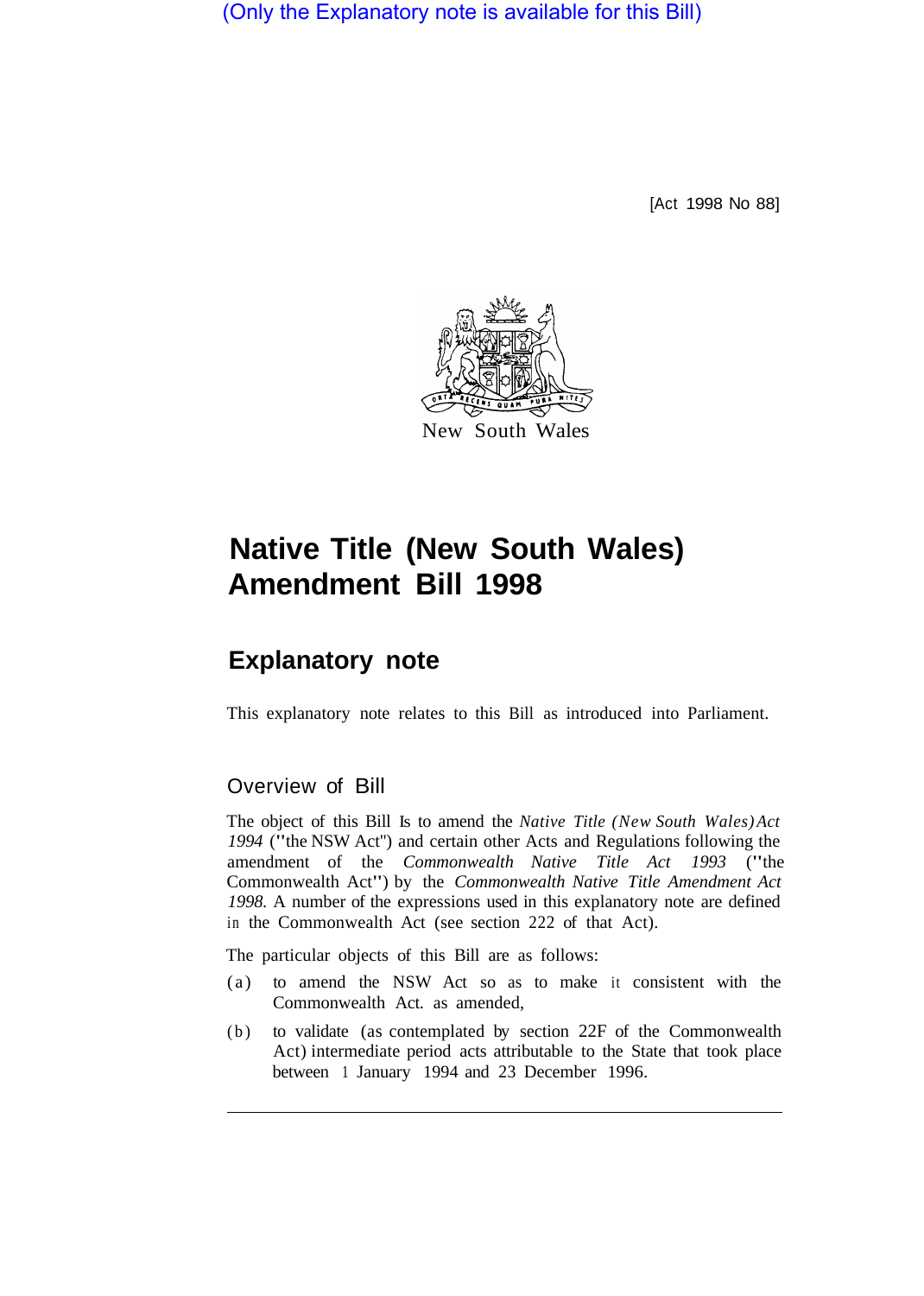Explanatory note

- to confirm (as contemplated by sections 23E and 23I of the Commonwealth Act) the complete extinguishment of native title by previous exclusive possession acts attributable to the State, and the partial extinguishment of native title by previous non-exclusive possession acts attributable to the State, (c)
- to validate (as contemplated by sections 22I–22L of the Commonwealth Act) certain transfers under the *NSW Aboriginal Land Rights Act 1983,*  (d)
- to validate (as contemplated by section 24EBA of the Commonwealth Act) certain future acts that are covered by indigenous land use agreements, and to allow (as contemplated by that section) changes to be made to the effects of the validation of certain intermediate period acts that are covered by those agreements, (e)
- to meet the State's obligations under section 24MD of the Commonwealth Act to ensure that objections of registered native title claimants or native title bodies corporate with respect to certain proposed acts attributable to the State relating to compulsory acquisitions. the creation or variation of certain mining rights and renewals etc of certain leases are heard by an independent body or person (namely, the Administrative Decisions Tribunal), (f)
- to omit from the NSW Act uncommenced provisions relating to State-based mechanisms for deciding claims to native title (including those conferring native title jurisdiction on the Land and Environment Court and Wardens' Courts of the State). (g)
- to revive certain interim regulation-making provisions to give effect to the original Commonwealth Act so that any necessary provisions can be made following the enactment of the amendments to that Act in 1998. (h)
- to revise (in line with the revised arrangements in the Commonwealth Act) the method prescribed for notifying native title holders of any act. and satisfying other procedural rights of native title holders, where there is no approved determination of native title, (i)
- to amend the *Land Acquisition (Just Terms Compensation) Act 1991* to ensure that the applicant in respect of a registered native title claim is notified of a proposed compulsory acquisition of the land, (j)
- to amend the *Mining Act 1992* and the *Petroleum (Onshore) Act 1991*  to provide for a special category of low-impact exploration licence that can qualify for approval under section 26A of the Commonwealth Act, being a category that authorises a limited kind of prospecting operations and requires an access agreement with registered native title bodies corporate and registered native title claimants. (k)

Explanatory note page 2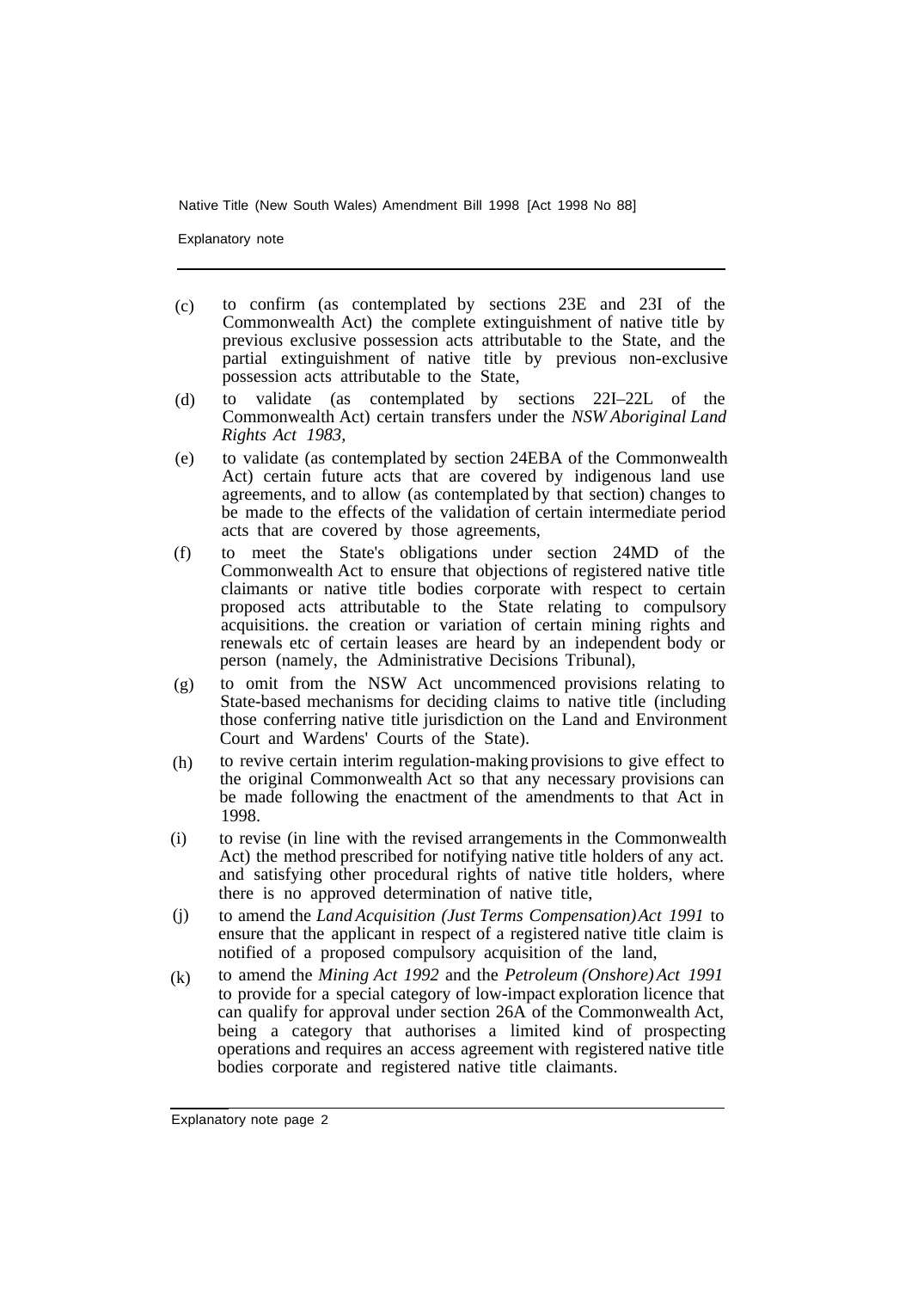Explanatory note

- to amend the *Mining Act I992* and the *Petroleum (Onshore) Act 1991*  to require any compensation otherwise payable by the State to native title holders under section 24MD of the Commonwealth Act to be paid instead by the holders of the mining authorities or petroleum titles concerned, (l)
- to amend the *Mining Act 1992* to place limits on the size and duration of opal prospecting licences so that they can comply with the requirements of section 26C of the Commonwealth Act, (m)
- to amend the *Western Lands Act 1901* to allow leases to be subdivided instead of surrendered and re-granted, (n)
- to make other minor or consequential changes to the NSW Act and various other Acts and Regulations. (o)

# Outline of provisions

**Clause 1** sets out the name (also called the short title) of the proposed Act.

**Clause 2** provides for the commencement of the proposed Act on a day or days to be appointed by proclamation.

**Clause 3** is a formal provision giving effect to the amendments to the Native Title (New South Wales) Act 1994 and other Acts and Regulations set out in Schedules 1–10.

#### **Schedule 1 Amendment of Native Title (New South Wales) Act 1994**

The Schedule gives effect to the objects mentioned in paragraphs (a)-(i) of the above overview of the Bill. In particular:

- (a) **Schedule 1 [l], [5]–[16]** validate (as contemplated by section 22F of the Commonwealth Act) intermediate period acts attributable to the State that took place between 1 January 1994 and 23 December 1996.
- (b) **Schedule 1 [20]** confirms (as contemplated by sections 23E and 23I of the Commonwealth Act) the complete extinguishment of native title by previous exclusive possession acts attributable to the State, and the partial extinguishment of native title by previous non-exclusive possession acts attributable to the State.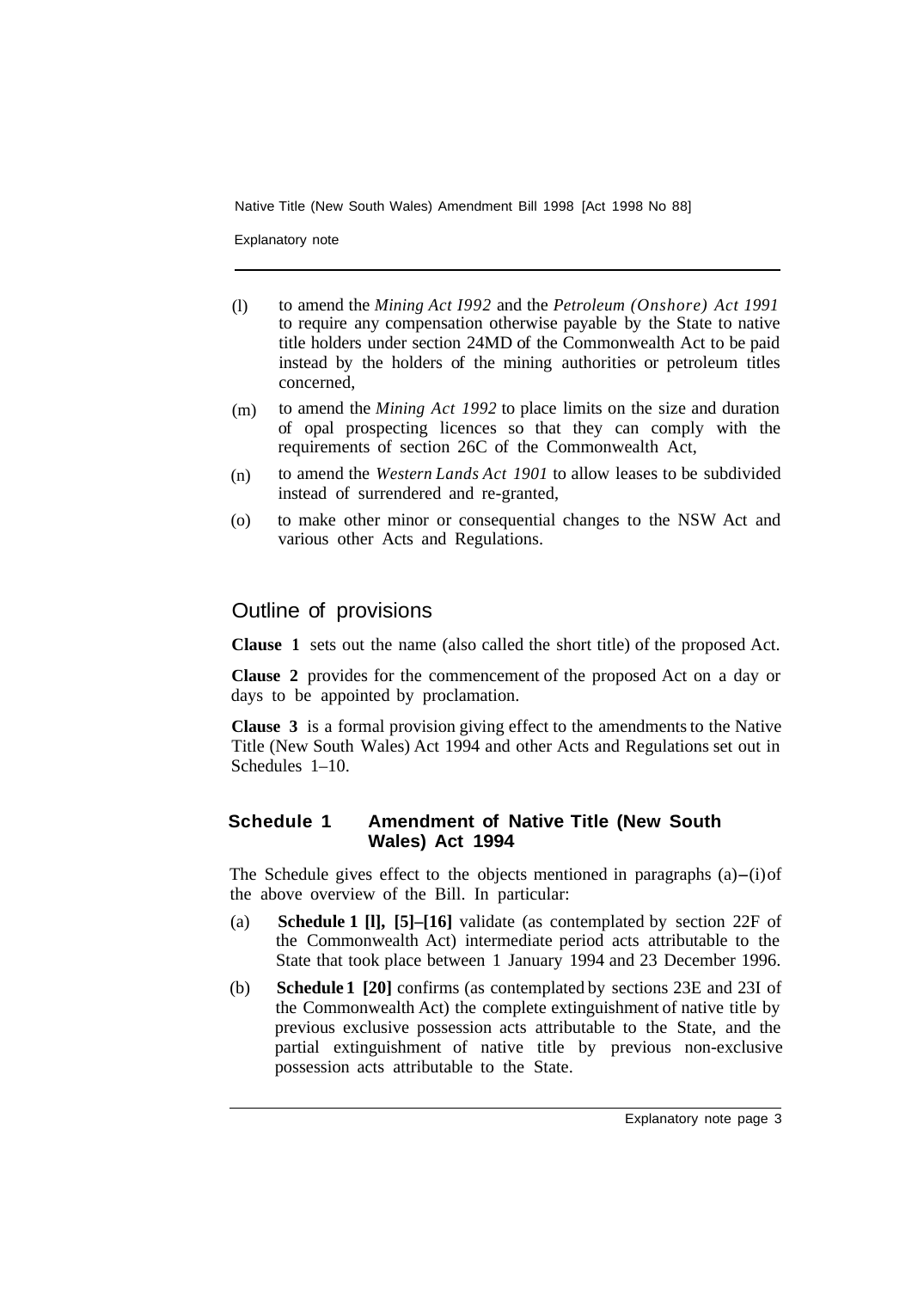Explanatory note

- **Schedule 1 [21]** validates (as contemplated by sections 22I–22L of the Commonwealth Act) certain transfers under the NSW *Aboriginal Land Rights Act 1983.* The amendments cure the possible invalidity of transfers under that Act where claims for land were made before amendments to section 36 of that Act came into force. Those amendments provided that the transfer of land pursuant to a claim is to be for an estate in fee simple but subject to any existing native title rights or interests.  $(c)$
- **Schedule 1 [22]** validates (as contemplated by section 24EBA of the Commonwealth Act) certain future acts that are covered by indigenous land use agreements, and allows (as contemplated by that section) changes to be made to the effects of the validation of certain intermediate period acts that are covered by those agreements. (d)
- **Schedule 1 [23]** meets the State's obligations under the Commonwealth Act to ensure that any of the following objections of registered native title claimants or native title bodies corporate with respect to proposed acts attributable to the State are heard by an independent body or person (namely, the Administrative Decisions Tribunal): (e)
	- (i) objections duly made under section 24MD (6B) (d) of that Act (relating to certain compulsory acquisitions of native title rights and interests or the creation or variation of certain rights to mine).
	- (ii) objections duly made under section 24MD (6B) (d) of that Act. as applied under section 24ID (4) of that Act (relating to certain renewals and other dealings with non-exclusive agricultural or pastoral leases).
- **Schedule 1 [2]–[4]** and **[19]** omit from the NSW Act uncommenced provisions relating to State-based mechanisms for deciding claims to native title (including those conferring native title jurisdiction on the Land and Environment Court and Wardens' Courts of the State). (f)
- **Schedule 1 [24]–[33]** revive certain interim regulation-making provisions to give effect to the original Commonwealth Act so that any necessary provisions can be made following the enactment of the amendments to that Act in 1998. (g)
- **Schedule 1 [34]** revises (in line with the revised arrangements in the Commonwealth Act) the method prescribed for notifying native title holders of any act. and satisfying other procedural rights of native title holders. where there is no approved determination of native title. (h)

Explanatory note page 4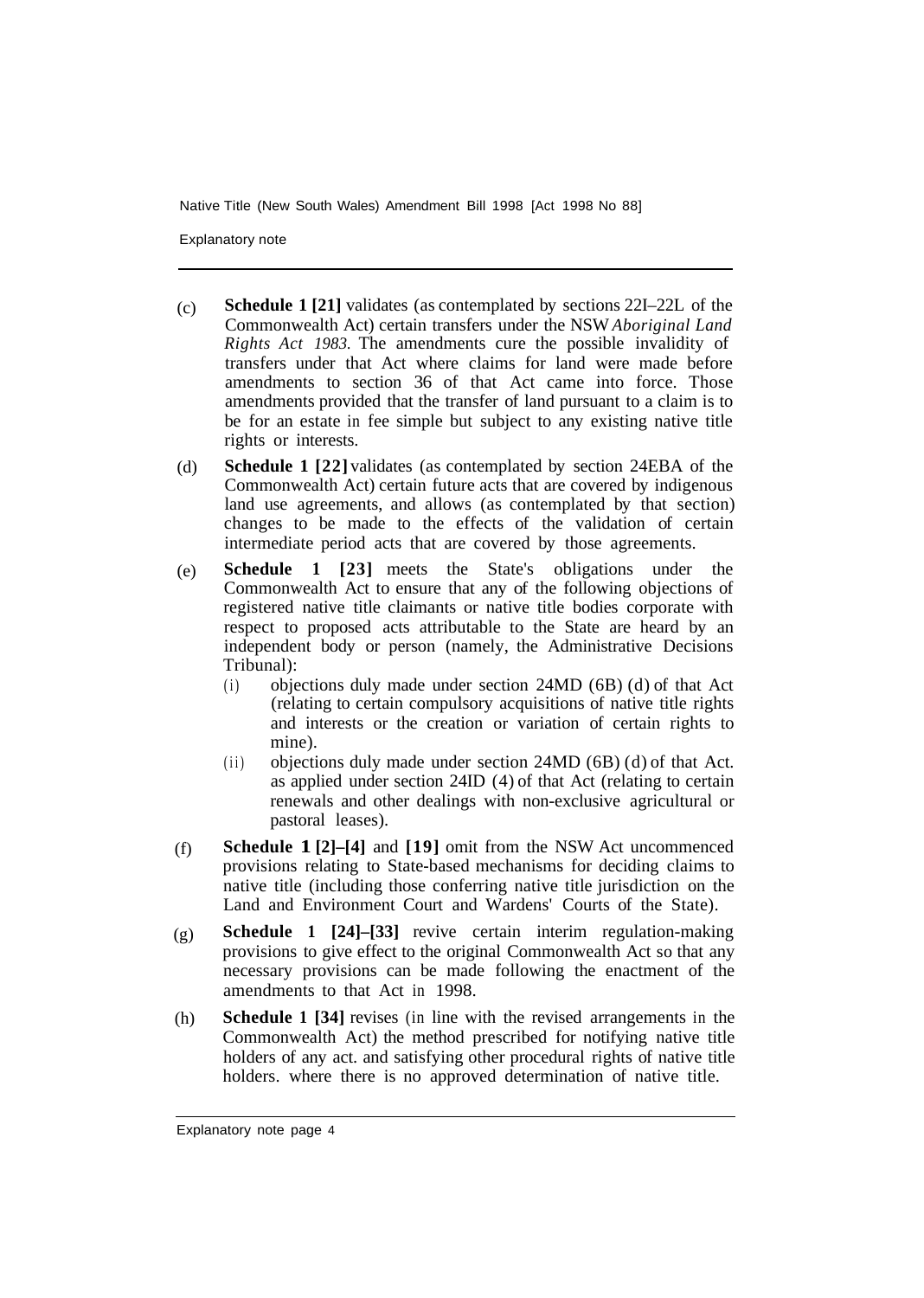Explanatory note

#### **Schedule 2 Amendment of Aboriginal Land Rights Act 1983**

The Schedule makes minor or consequential changes to the Act so as to make it consistent with the Commonwealth Act, as amended.

#### **Schedule 3 Amendment of Land Acquisition (Just Terms Compensation) Act 1991**

The Schedule makes minor or consequential changes to the Act so as to make it consistent with the Commonwealth Act, as amended. In particular:

- (a) **Schedule 3 [2]** ensures that the relevant procedures for acquiring native title rights and interests under the Commonwealth Act can be complied with, and
- (b) **Schedule 3 [3]** ensures that the applicant in respect of a registered native title claim is notified of a proposed compulsory acquisition of the land.

#### **Schedule 4 Amendment of Local Government (General) Regulation 1993**

The Schedule amends the procedures for making diligent inquiry for the owner of land that a council proposes to compulsorily acquire for the purposes of resale. In particular, the amendment confirms the proposed new procedure for notification where there is no approved determination of native title. namely. notification of representative Aboriginal/Torres Strait Islander representative bodies and the applicant for any registered native title claim.

# **Schedule 5 Amendment of Mining Act 1992**

The Schedule gives effect to the objects mentioned in paragraphs  $(k)$ –(m) of the above overview of the Bill. and makes minor or consequential changes to the Act so as to make it consistent with the Commonwealth Act. In particular:

(a) **Schedule 5 [1]** provides for a special class of low-impact exploration licence that can qualify for approval under section 26A of the Commonwealth Act, being a category that authorises a limited kind of prospecting operations and requires an access agreement with registered native title bodies corporate and registered native title claimants. and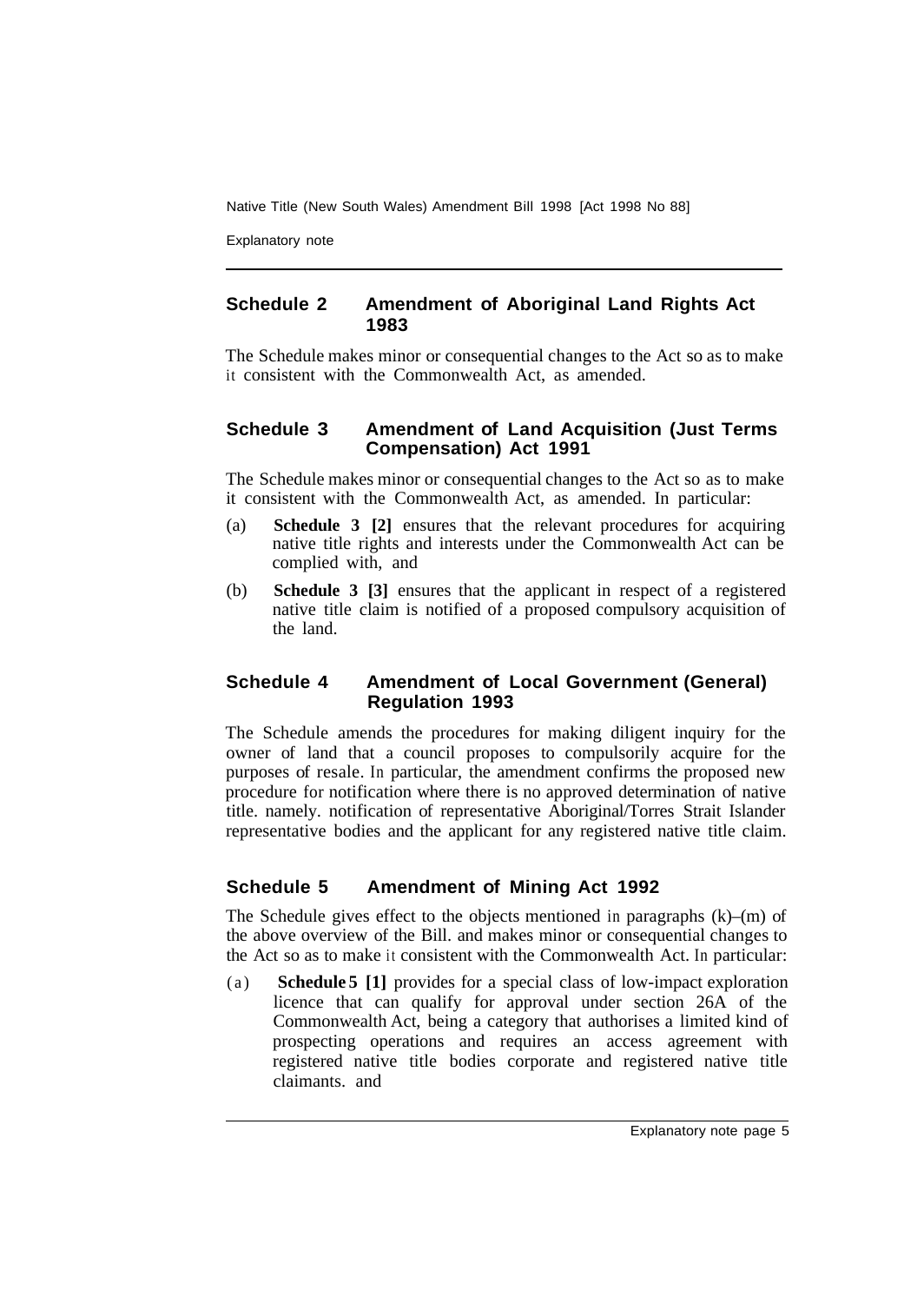Explanatory note

- (b) **Schedule 5 [5]** and **[6]** place limits on the size and duration of opal prospecting licences so that they can comply with the requirements of section 26C of the Commonwealth Act, and
- (c) **Schedule 5 [9]** requires any compensation otherwise payable by the State to native title holders under section 24MD of the Commonwealth Act to be paid instead by the holders of the mining authorities concerned.

#### **Schedule 6 Amendment of Petroleum (Onshore) Act 1991**

The Schedule gives effect to the objects mentioned in paragraphs (k) and (1) of the above overview of the Bill. and makes minor or consequential changes to the Act so as to make it consistent with the Commonwealth Act, as amended. In particular:

- (a) **Schedule 6 [l]** provides for a special class of low-impact exploration licence or special prospecting authority that can qualify for approval under section 26A of the Commonwealth Act. being a category that authorises a limited kind of prospecting operations and requires an access agreement with registered native title bodies corporate and registered native title claimants, and
- (b) **Schedule 6 [6]** requires any compensation otherwise payable by the State to native title holders under section 24MD of the Commonwealth Act to be paid instead by the holders of the petroleum titles concerned.

#### **Schedule 7 Amendment of Pipelines Act 1967**

The Schedule makes minor or consequential changes to the Act so as to make it consistent with the Commonwealth Act, as amended.

#### **Schedule 8 Amendment of Roads Act 1993**

The Schedule makes minor or consequential changes to the Act so as to make it consistent with the Commonwealth Act. as amended. In particular. **Schedule 8 [4]** ensures that the applicant in respect of a registered native title claim is notified of a proposed compulsory acquisition of the land for a road.